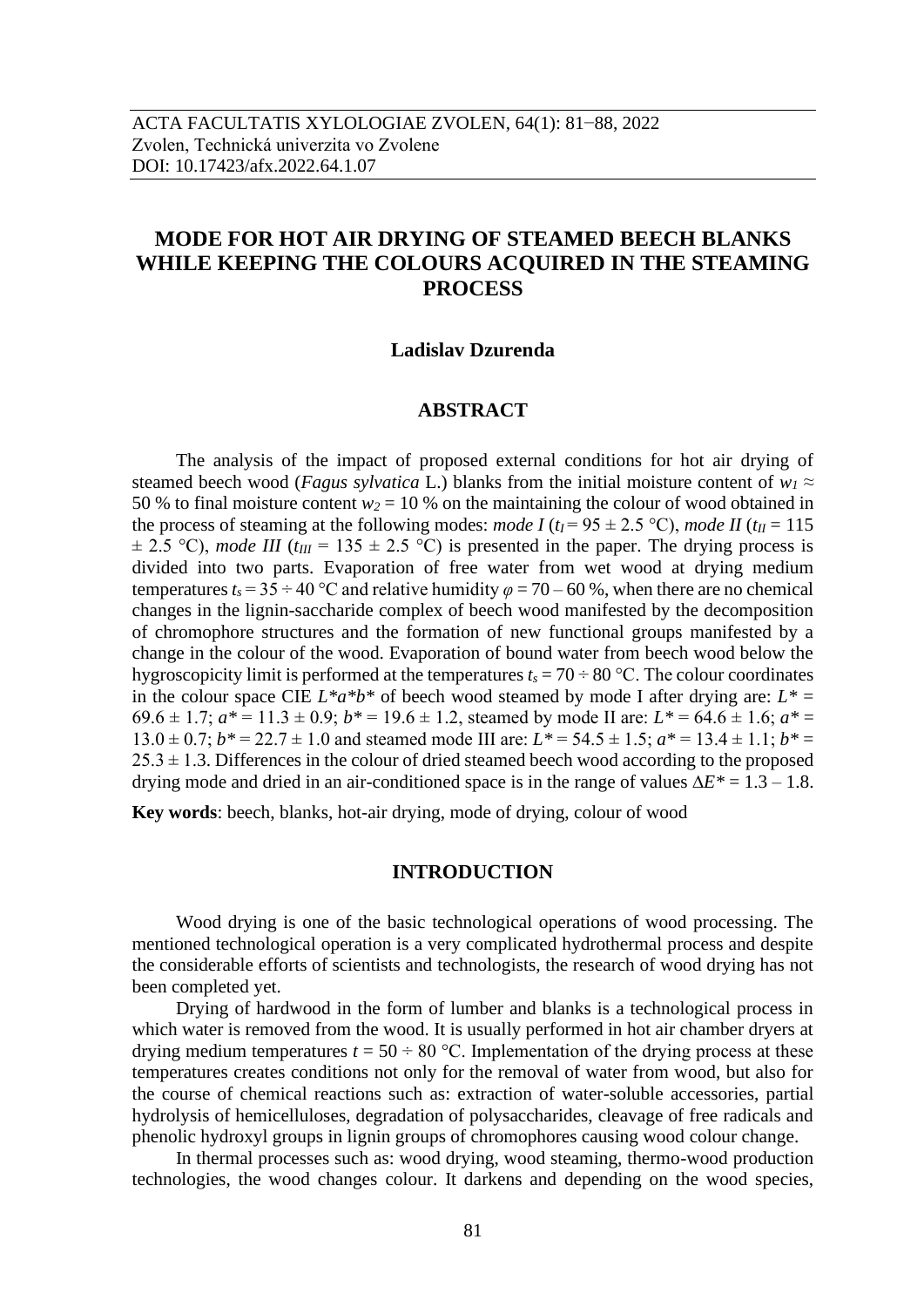acquires new shades of colour. In the process of wood steaming, depending on the steaming conditions, the beech wood acquires from a pale pink-brown to a dark red-brown colour shade (MOLNAR and TOLVAJ 2002, CIVIDINI *et al.* 2007, TOLVAJ *et al.* 2009, GONZÁLEZ-PEÑA and HALE 2009, TODARO *et al.* 2012, BEKHTA and NIEMZ 2013, DZURENDA 2014, MILIC *et al.* 2015, BARCIK *et al.* 2015, BARANSKI *et al.* 2017, BANSKI and DUDIAK 2019, DZURENDA 2022). Oak wood, as reported by TOLVAJ and MOLNAR (2006), TODARO *et al.* (2012), DZURENDA (2018a), acquires colour shades from pale brown-yellow to dark browngrey. The white-yellow colour of maple wood in the process of steaming wood with saturated water steam acquires shades from pale pink-brown to brown-red colour DZURENDA (2018b), DZURENDA and DUDIAK 2020, DUDIAK (2021).

In order to eliminate the colour change of wood of steamed beech blanks in the drying process, a special mode for hot air drying of steamed beech blanks in the chamber dryers was developed based on the heat-moisture wood processing in order to preserve the colour of wood acquired by the steaming process. The aim of this work is to assess the proposed mode for hot air drying of steamed beech blanks with dimensions:  $38 \times 100 \times 800$  mm from moisture content  $w_1 \approx 50$  % to moisture content  $w_2 = 10$  % in the chamber dryer, from the aspect of wood colour change and quality of dried wood steamed beech blanks.

# **MATERIAL AND METHODS**

#### *Steaming of beech blanks in order to modify the colour of wood*

Beech blanks were steamed before drying. The process of steaming with saturated water steam in order to change the original light white-grey-yellow colour to pale pinkbrown, red-brown, or deep brown-red colour was conducted in a pressure autoclave APDZ 240 (Himmasch AD, Haskovo, Bulgaria) in the company Sundermann s.r.o. Banská Štiavnica (Slovakia). The course of the steaming process – thermal modification of the colour of beech blanks presents Fig. 1 and technical-technological parameters of individual steaming regimes are given in Table 1.



**Fig. 1 Mode of colour modification of beech wood with steamed with a saturated steam-air mixture or saturated water steam.**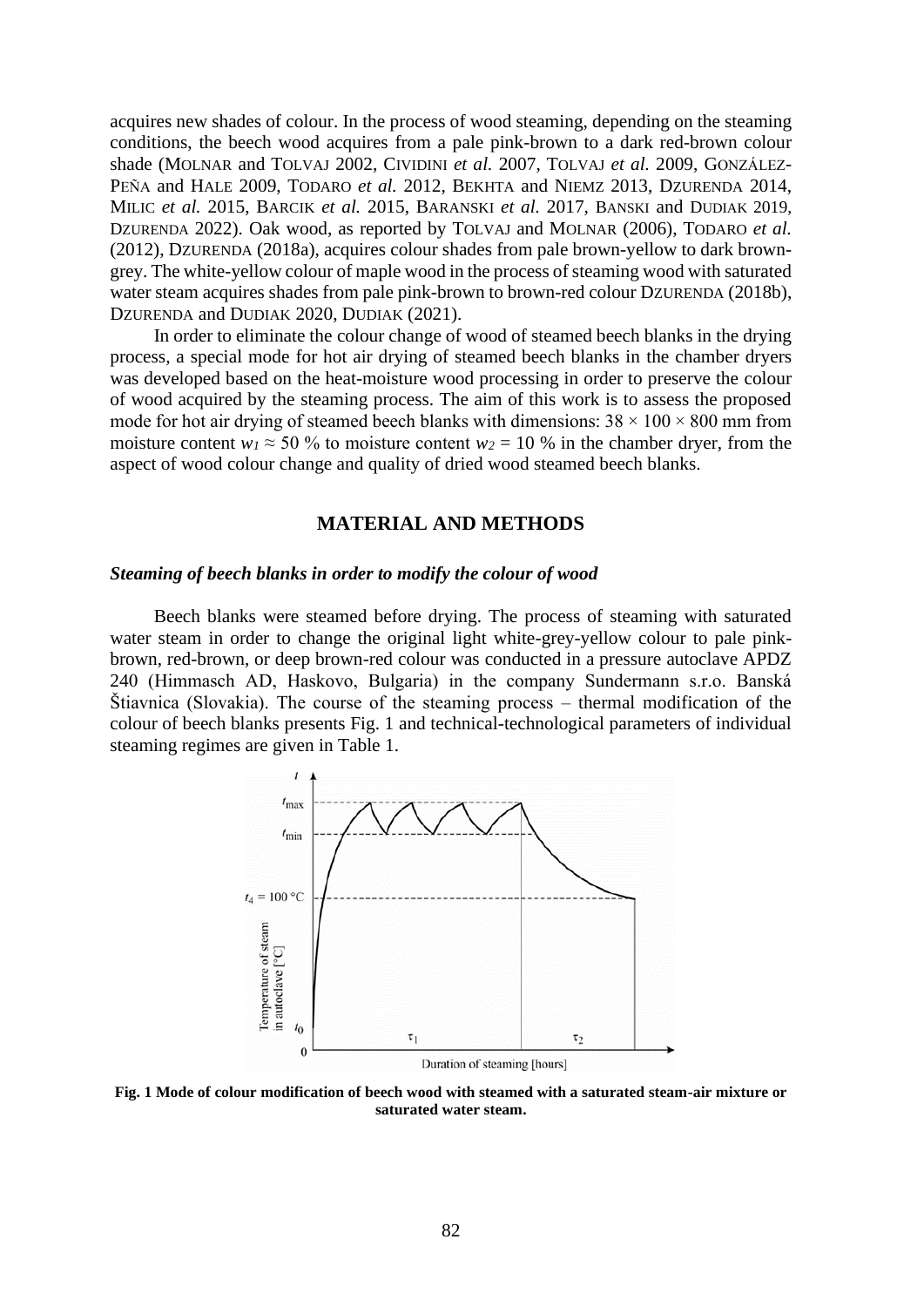| Modes    | Colour          | Temperature in<br>autoclave $[^{\circ}C]$ |           |     | Time of operation [h]                             |     |
|----------|-----------------|-------------------------------------------|-----------|-----|---------------------------------------------------|-----|
|          |                 | $t_{min}$                                 | $t_{max}$ |     | $\tau_1$ -phase I. $\tau_2$ -phase II. Total time |     |
| Mode I   | pale pink-brown | 92.5                                      | 97.5      | 8.0 | 1.0                                               | 9.0 |
| Mode II  | red-brown       | 112.5                                     | 117.5     | 7.5 | 1.5                                               | 9.0 |
| Mode III | deep brown-red  | 132.5                                     | 137.5     | 7.5 | 1.5                                               | 9.0 |

**Tab. 1 Mode of colour modification of beech wood with steamed with a saturated steam-air mixture or saturated water steam.**

# *Drying of steamed beech blanks without affecting the colour change of the wood*

The reduction of moisture content of steamed wood to a moisture content of  $w_2 \approx 10$ % was performed in two ways:

- 1. by drying in an air-conditioned room,
- 2. by drying in a hot air lumber dryer, the proposed mode.

**Drying in an air-conditioned space:** 20 pieces of steamed beech blanks from each steaming mode were dried in an air-conditioned space at the air temperature of  $t = 20$  °C and relative air humidity of  $\varphi$  = 60 %. After reaching the final moisture content, the values at the coordinates *L\*, a\*, b\** in the colour space CIE *L\*a\*b\** were measured on both sides of the planed surfaces of the dried blanks.

**Drying of steamed beech blanks by the proposed mode** was performed in a hot-air chamber dryer KWH-V3. The breakdown of external conditions for drying steamed beech blanks with dimensions:  $38 \times 100 \times 800$  mm from moisture content  $w_p \approx 50$  % to moisture content  $w_k = 10$  % in the chamber lumber dryer is given in Table 2. The drying process is divided into two parts. Drying for adiabatic evaporation of free water from wet wood is designed at humid air temperatures  $t = 35 \div 40$  °C and relative air humidity  $\varphi = 70 - 60$  %. At the indicated temperatures, no conditions are created for the chemical reactions of lignin in the lignin-saccharide complex manifested by a change in chromophores in the beech wood causing change in the colour of the beech wood. At the end of this phase, conditioning is included in order to partially eliminate the moisture gradient formed in the wood of the blanks during the evaporation of water from the cell lumens. The conditioning is realized by increasing the relative humidity to  $\varphi = 84$  % and the air temperature  $t = 50$  °C. Drying of beech wood below the hygroscopicity limit is realized at humid air temperatures  $t = 70 \div 80$  $\rm ^{\circ}C.$ 

|                               | Blanks with dimensions: $38 \times 100 \times 800$ mm |                 |            |  |  |
|-------------------------------|-------------------------------------------------------|-----------------|------------|--|--|
| Phase of drying               | $t_s$ (°C)                                            | $\Delta t$ (°C) | $\tau$ (h) |  |  |
| Initial heating               | 35                                                    |                 |            |  |  |
| Moisture degree $50 - 35$ (%) | 35                                                    |                 | 55         |  |  |
| Moisture degree $35 - 25$ (%) | 40                                                    |                 | 33         |  |  |
| Conditioning                  | 50                                                    |                 |            |  |  |
| Moisture degree $25 - 20$ (%) | 70                                                    |                 | 14         |  |  |
| Moisture degree $20 - 15$ (%) | 80                                                    | 11              | 18         |  |  |
| Moisture degree $15 - 10$ (%) | 80                                                    | 16              | 26         |  |  |
| Treatment                     | 80                                                    |                 |            |  |  |
| Cooling                       | 30                                                    |                 |            |  |  |

**Tab. 2 Description of external drying conditions for steamed beech blanks while preserving the colour of the wood obtained by the steaming process.**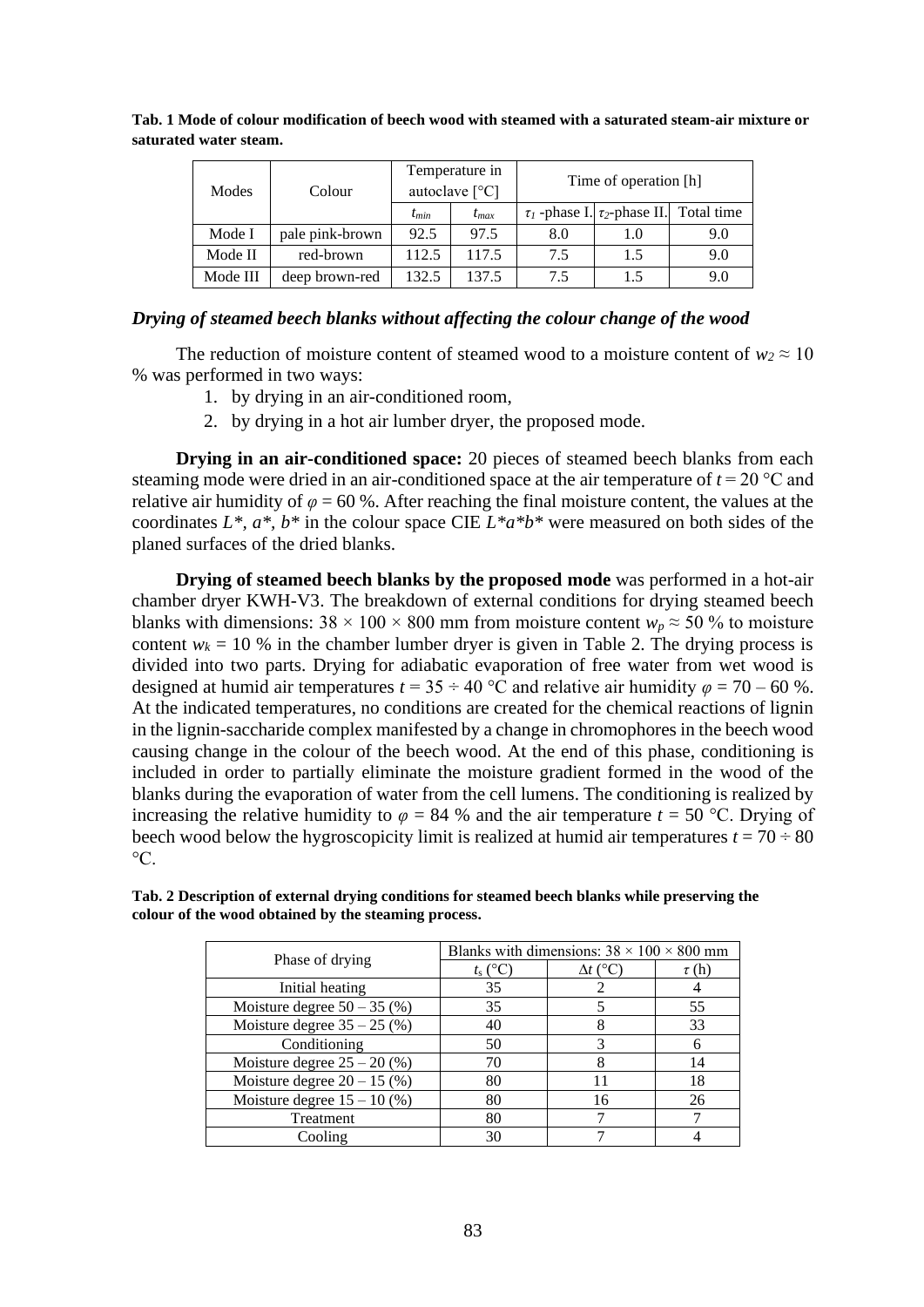The degree of hardness of the drying mode process of steamed beech blanks, expressed in terms of the drying gradient ( $U = w/w_{equ}$ ) in the individual moisture stages presents Fig. 2.



**Fig. 2 Drying gradient values for individual moisture stages of steamed beech blanks.**

#### *Checking the colour and quality of dried steamed beech blank*

The colour on the planed surface of the dried 36 blanks was measured with a Color Reader CR-10 colorimeter. The effect of the drying mode on the colour change of beech wood was evaluated:

- By determining the values of *L\*, a\*, b\** of the colour space CIE *L\*a\*b\** of steamed beech wood. The values of colour coordinates are given in the form of notation:  $x = \bar{x} \pm s$ , i.e., average measured value and standard deviation.

- By comparing the values on the coordinates *L\*, a\*, b\** of the dried wood by the hot air drying mode with the reference values of the coordinates *L\*, a\*, b\** of the beech wood dried in the air-conditioned space.

- By determining the total colour difference ∆*E\** quantified by:

$$
\Delta E^* = \sqrt{\left(L_1^* - L^*\right)^2 + \left(a_1^* - a^*\right)^2 + \left(b_1^* - b^*\right)^2} \tag{1}
$$

Where:  $L^*_{1}$ ,  $a^*_{1}$ ,  $b^*_{1}$  values on the coordinates of the colour space of beech wood dried by the proposed drying mode in the dryer,

 $L^*$ ,  $a^*$ ,  $b^*$  values on the coordinates of the colour space of beech wood dried in an air-conditioned space.

After the drying process, the quality of the dried blanks was checked by determining the on the 12 blanks deviations of the final moisture from the required moisture *w0*, the fluctuations of the final moisture  $w_{ko}$  and the moisture gradient  $\Delta w$ .

The deviation of the final moisture from the required moisture was determined by the relation:

$$
w_0 = \frac{\sum_{i=1}^n w_{ik}}{n} - w_k \quad \text{[%]},
$$
\n(2)

Where:  $n$  – number of control samples,

 $w_{ik}$  – final moisture content of the samples [%],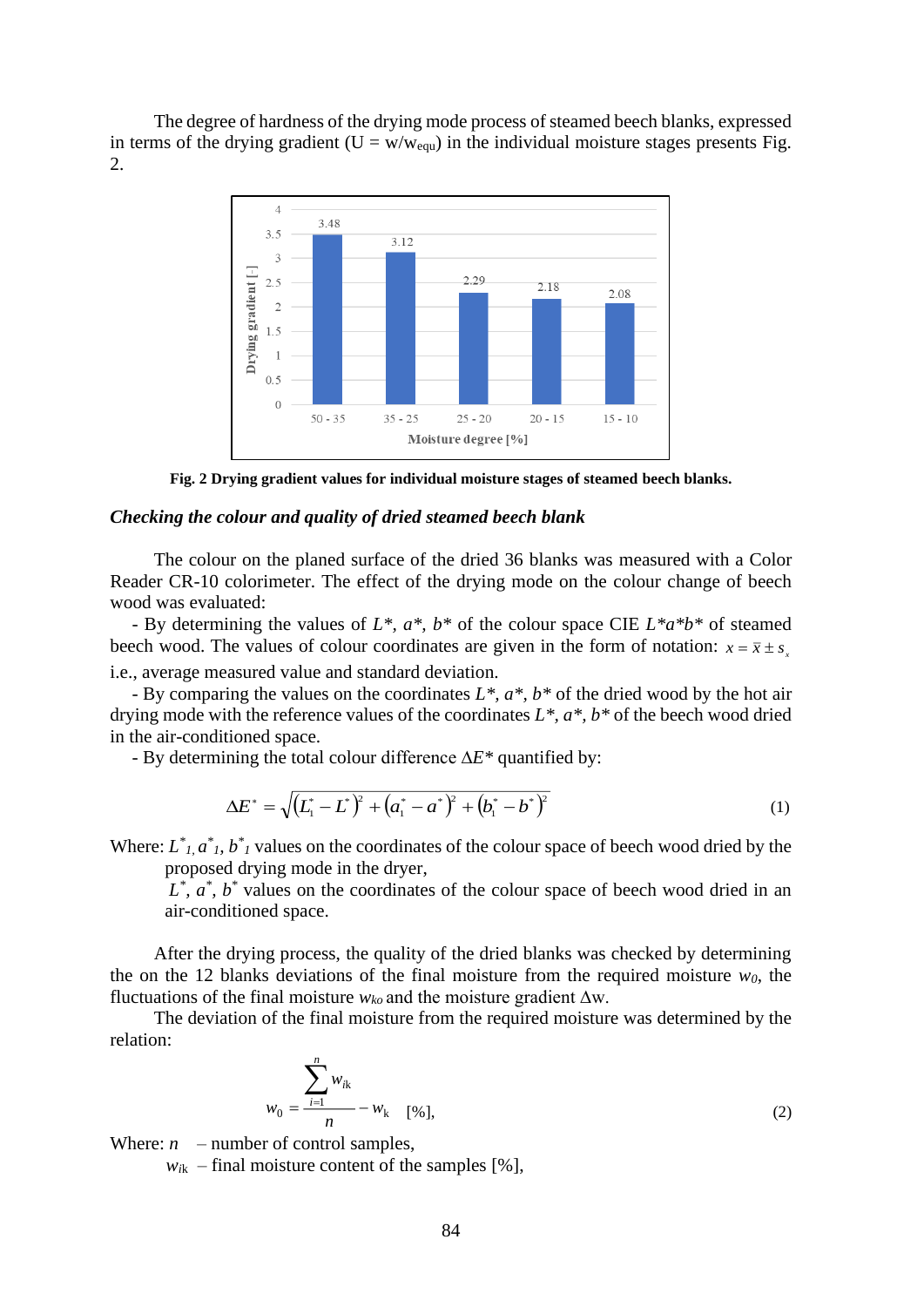$w_k$  – required final wood moisture content [%].

The fluctuation of the final moisture content was evaluated by the difference of the values of the maximum and minimum moisture content of the samples according to the relation:

$$
w_{k0} = w_{\text{max}} - w_{\text{min}} \,\left[ \% \right],\tag{3}
$$

Where:  $w_{\text{max}}$  – maximum moisture content in the drying samples [%],

 $w_{\text{min}}$  – minimum moisture content in the drying samples [%].

The moisture gradient in the lumber was determined from the difference between the moisture of the middle layer and the diameter of both surface layers:

$$
\Delta w = w_{\rm s} - w_{\rm pov} [\%], \tag{4}
$$

Where:  $w_s$  – moisture of the middle layer [%],  $w_{\text{pov}}$  – moisture of surface layers [%].

The wood moisture content of steamed blanks was measured with an FMD6 resistance hygrometer from Brookhuis Micro-Eletronics BV.

# **RESULTS AND DISCUSSION**

The values of colour coordinates: *L\*, a\*, b\** of dried beech blanks measured on the planed surface of both loading areas are given in Table 3.

| Steamed beech blanks dried in a                                                    | Coordinates of colour space CIE $L^*a^*b^*$                                   |                |                |  |  |
|------------------------------------------------------------------------------------|-------------------------------------------------------------------------------|----------------|----------------|--|--|
| lumber chamber dryer                                                               | $Li^*$                                                                        | $a_1$ *        | $h_1$ *        |  |  |
|                                                                                    | Steaming mode at the temperature of the steaming medium $t_1 = 95 \pm 2.5$ °C |                |                |  |  |
| number of measurements                                                             | 72                                                                            | 72             | 72             |  |  |
| coordinate value                                                                   | $69.6 \pm 1.7$                                                                | $11.3 \pm 0.9$ | $19.6 \pm 1.2$ |  |  |
| Steaming mode at the temperature of the steaming medium $t_{II} = 115 \pm 2.5$ °C  |                                                                               |                |                |  |  |
| number of measurements                                                             | 72                                                                            | 72             | 72             |  |  |
| coordinate value                                                                   | $64.6 \pm 1.6$                                                                | $13.0 \pm 0.7$ | $22.7 \pm 1.0$ |  |  |
| Steaming mode at the temperature of the steaming medium $t_{III} = 135 \pm 2.5$ °C |                                                                               |                |                |  |  |
| number of measurements                                                             | 72                                                                            | 72             | 72             |  |  |
| coordinate value                                                                   | $54.5 \pm 1.5$                                                                | $13.4 \pm 1.1$ | $25.3 \pm 1.3$ |  |  |

**Tab. 3 Values of colour coordinates of steamed beech wood dried in the chamber lumber kiln KWH-V3, the proposed drying mode.**

The values of colour space coordinates CIE *L\*a\*b\*,* steamed beech blanks dried to moisture content  $w \approx 10\%$  in an air-conditioned space at air temperature  $t = 20\degree\text{C}$  and relative air humidity  $z \varphi = 60$  %, on the planed surface are given in Table 4.

**Tab. 4 Values of colour coordinates of steamed beech wood dried in an air-conditioned space.**

| Steamed beech blanks dried in an<br>Coordinates of colour space CIE $L^*a^*b^*$ |                |                |                |  |
|---------------------------------------------------------------------------------|----------------|----------------|----------------|--|
| air-conditioned space                                                           | T *            |                | $^{h*}$        |  |
| Steaming mode at the temperature of the steaming medium $t_1 = 95 \pm 2.5$ °C   |                |                |                |  |
| number of measurements                                                          |                | 40             | 40             |  |
| coordinate value                                                                | $70.7 \pm 1.4$ | $11.7 \pm 0.7$ | $20.6 \pm 1.2$ |  |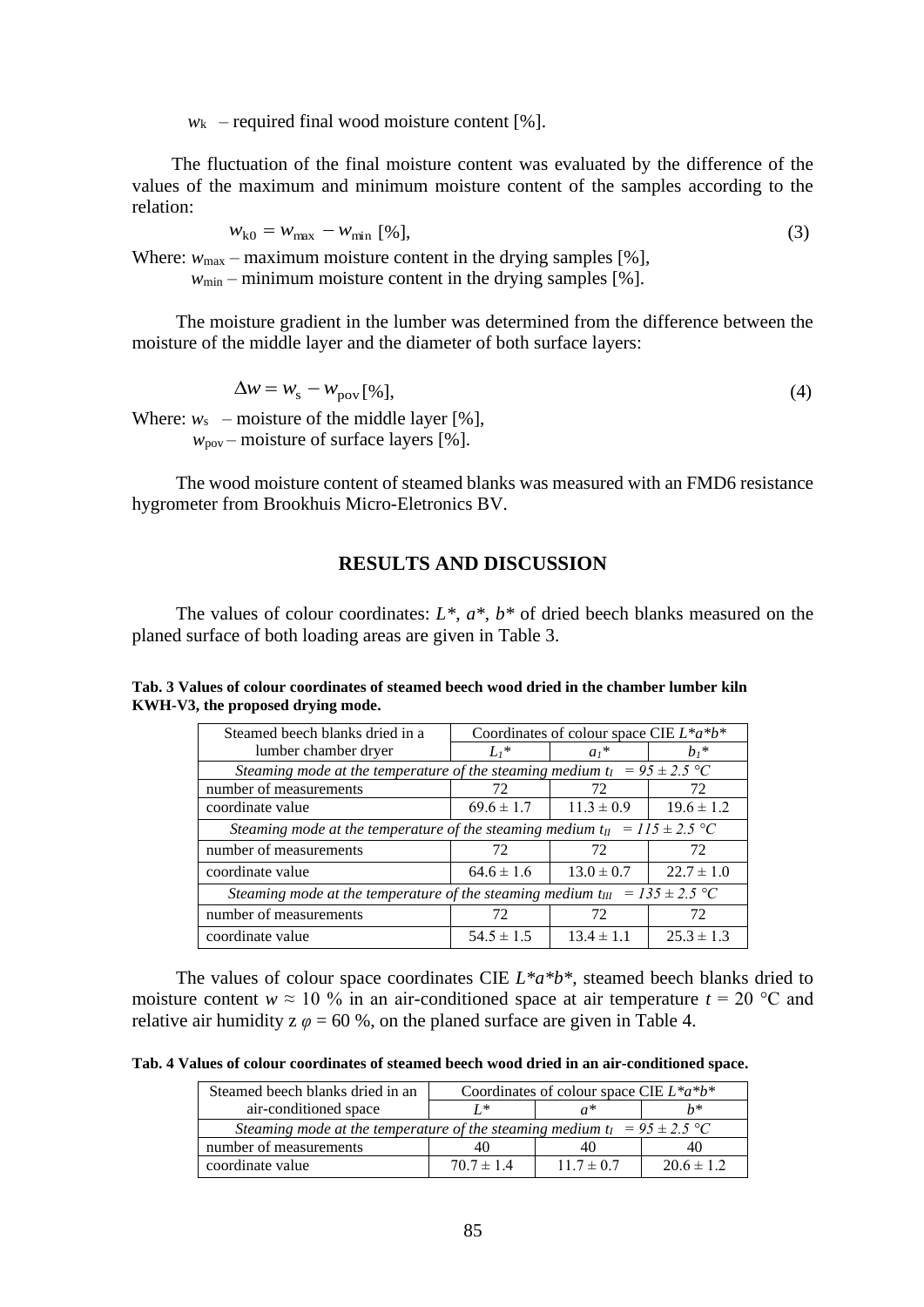| Steaming mode at the temperature of the steaming medium $t_{II} = 115 \pm 2.5$ °C  |                |                |                |  |  |
|------------------------------------------------------------------------------------|----------------|----------------|----------------|--|--|
| number of measurements                                                             | 40             |                |                |  |  |
| coordinate value                                                                   | $64.6 \pm 1.5$ | $12.1 \pm 0.9$ | $22.7 \pm 1.1$ |  |  |
| Steaming mode at the temperature of the steaming medium $t_{III} = 135 \pm 2.5$ °C |                |                |                |  |  |
| number of measurements                                                             | 40             |                |                |  |  |
| coordinate value                                                                   | $54.5 \pm 1.3$ | $13.4 \pm 1.0$ | $24.7 \pm 1.2$ |  |  |

The differences between the colour of dried wood of steamed beech blanks in the dryer and the colour of dried wood of steamed beech blanks in the air-conditioned space are shown in Table 5.

**Tab. 5 Values on the coordinates of the colour space CIE** *L\*a\*b\** **of beech wood dried in the dryer with the values of beech wood dried in the air-conditioned space and the total colour difference ∆***E\*.*

| Coordinates of colour space CIE $L^*a^*b^*$                                                 | $L^*$  | $a^*$  | $h^*$  | $\Lambda E^*$ |  |
|---------------------------------------------------------------------------------------------|--------|--------|--------|---------------|--|
| $= 95 \pm 2.5$ °C<br>Steaming mode at the temperature of the steaming medium t <sub>I</sub> |        |        |        |               |  |
| Wood dried in the dryer                                                                     | 69.6   | 11.3   | 19.6   |               |  |
| Wood dried in an air-conditioned space                                                      | 70.7   | 11.7   | 20.6   |               |  |
| Differences on coordinates $\Delta L^*$ , $\Delta a^*$ , $\Delta b^*$ a $\Delta E^*$        | - 1.1  | $-0.4$ | $-1.0$ | 1.6           |  |
| $= 115 \pm 2.5$ °C<br>Steaming mode at the temperature of the steaming medium $t_{II}$      |        |        |        |               |  |
| Wood dried in the dryer                                                                     | 63.2   | 13.0   | 22.7   |               |  |
| Wood dried in an air-conditioned space                                                      | 64.6   | 12.1   | 23.4   |               |  |
| Differences on coordinates $\Delta L^*$ , $\Delta a^*$ , $\Delta b^*$ a $\Delta E^*$        | $-1.4$ | $+0.9$ | $-0.7$ | 1.8           |  |
| $= 135 \pm 2.5$ °C<br>Steaming mode at the temperature of the steaming medium $t_{III}$     |        |        |        |               |  |
| Wood dried in the dryer                                                                     | 53.5   | 12.9   | 25.3   |               |  |
| Wood dried in an air-conditioned space                                                      | 54.5   | 13.4   | 24.7   |               |  |
| Differences on coordinates $\Delta L^*$ , $\Delta a^*$ , $\Delta b^*$ a $\Delta E^*$        | $-1.0$ | $-0.5$ | $+0.6$ | 1.3           |  |

The values on the colour coordinates of the dried beech wood in the dryer differ slightly from the values of the beech wood dried in the air-conditioned space. The stated changes of dried steamed wood samples according to individual steaming modes, expressed in the form of the total colour difference, are within the tolerance ∆*E\** = 1.3 – 1.8. According to the categorization of wood colour changes in thermal processes reported by the authors CIVIDINI *et al.* (2007), the total colour difference classifies the colour change of steamed beech wood in the category ∆*E\** = 0.2 – 2.0, i.e., small (insignificant) colour changes. The results of analysis evaluating the quality of dried steamed beech blanks are shown in Table 6.

| Qualitative sign                                                                        | The measured values |         |  |
|-----------------------------------------------------------------------------------------|---------------------|---------|--|
| Steaming mode at the temperature of the steaming medium $t_1 = 95 \pm 2.5$ °C           |                     |         |  |
| Deviation of the final moisture from the required moisture                              | $0.4\%$             |         |  |
| Fluctuation of the final moisture content of the wood                                   | $W_{k0}$            | $0.9\%$ |  |
| Moisture gradient in the wood of the blanks                                             | $\Delta w$          | $0.5\%$ |  |
| Steaming mode at the temperature of the steaming medium $t_{II} = 115 \pm 2.5$ °C       |                     |         |  |
| Deviation of the final moisture from the required moisture                              | Wo-                 | $0.5\%$ |  |
| Fluctuation of the final moisture content of the wood                                   | $W_{k0}$            | 1.2 %   |  |
| Moisture gradient in the wood of the blanks                                             |                     | $0.7\%$ |  |
| $= 135 \pm 2.5$ °C<br>Steaming mode at the temperature of the steaming medium $t_{III}$ |                     |         |  |
| Deviation of the final moisture from the required moisture                              | Wo-                 | $0.4\%$ |  |
| Fluctuation of the final moisture content of the wood                                   | $W_{k0}$            | $0.8\%$ |  |
| Moisture gradient in the wood of the blanks                                             | $\Delta w$          | $0.4\%$ |  |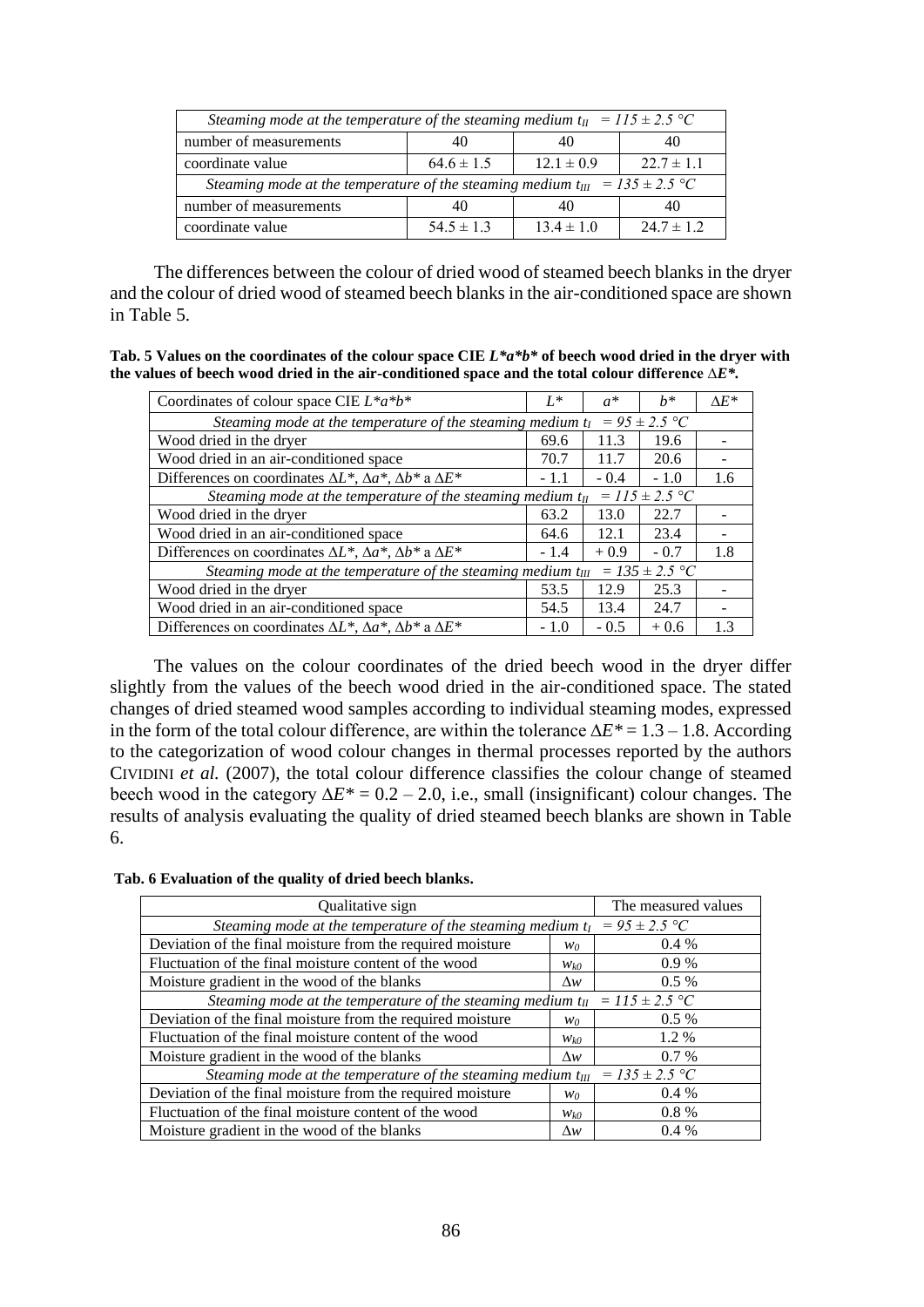A comparison of the measured values of dried wood quality of steamed beech blanks with the values for determining the quality of dried lumber presented in TREBULA and KLEMENT (2002) shows that dried steamed beech blanks meet the requirements of quality parameters of individual classes as follows:

- − final deviation from the required moisture content, quality class I (*w<sup>0</sup>* ≤ 0.5 %),
- − final change in moisture content, quality class I (*wk0* ≤ 2.0 %),
- − moisture gradient, quality class I (≤*w* ≤ 1.5 %).

# **CONCLUSIONS**

The paper presents a mode for drying wood of steamed beech blanks with dimensions:  $38 \times 100 \times 800$  mm from moisture content  $w_p \approx 50$  % to the final moisture content  $w_k = 10$ %, without affecting the colour change of steamed beech wood.

Pale pink-brown colour of dried beech wood steamed mode I in the colour space CIE *L*\**a*\**b*\* is identified by the values on the coordinates:  $L^* = 69.6 \pm 1.7$ ;  $a^* = 11.3 \pm 0.9$ ;  $b^* =$ 19.6  $\pm$  1.2. Red-brown colour of steamed beech wood mode II after drying is:  $L^*$  = 64.6  $\pm$ 1.6;  $a^* = 13.0 \pm 0.7$ ;  $b^* = 22.7 \pm 1.0$  and deep brown-red colour of steamed beech wood mode III is:  $L^* = 54.5 \pm 1.5$ ;  $a^* = 13.4 \pm 1.1$ ;  $b^* = 25.3 \pm 1.3$ . Changes in the colour of steamed beech wood caused by the drying process, expressed in terms of the total colour difference ∆*E\** compared to the colour of steamed beech wood dried in an air-conditioned space, is in the range of values  $\Delta E^* = 1.3 - 1.8$ . The mentioned colour changes, according to the categorization of wood colour changes in thermal processes reported by the authors (CIVIDINI *et al.* 2007) classifies the colour changes of steamed beech wood due to drying into the category  $\Delta E^* = 0.2 - 2.0$ , i.e., small (insignificant) colour changes.

According to the quality assessment of dried wood of steamed beech blanks, steamed dried blanks meet the quality parameters of I. class.

#### **REFERENCES**

BANSKI, A.; DUDIAK, M. 2019. Dependence of color on the time and temperature of saturated water steam in the process of thermal modification of beech wood. In AIP Conferen. Proc. 2118, 30003.

BARAŃSKI, J., KLEMENT, I., VILKOVSKÁ, T., KONOPKA, A. 2017. High temperature drying process of beech wood (*Fagus sylvatica* L.) with different zones of sapwood and red false heartwood. In BioResources 12(1), 1861-1870.

BARCIK, Š., GAŠPARÍK,M., RAZUMOV, E.Y. 2015. Effect of thermal modification on the colour changes of oak wood. In Wood Research. 60 (3):385-396.

BEKHTA, P., NIEMZ, P. 2003. Effect of high temperature on the change in colour, dimensional stability and mechanical properties of spruce wood. In Holzforschung. 57(5). 539–546.

CIVIDINI, R., TRAVAN, L., ALLEGRETTI, O. 2007. White beech: A tricky problem in drying process. In International Scientific Conference on Hardwood Processing, Quebec City, Canada.

DUDIAK, M. 2021. Modification of maple wood colour during the process of thermal treatment with saturated water steam. In Acta Facultatis Xylologiae Zvolen, 63, 25–34.

DZURENDA, L., DELIISKI, N. 2012. Drying of beech timber in chamber drying kilns by regimes preserving the original colour of wood. In Acta Facultatis Xylologiae Zvolen. 54 (1), 33 – 42.

DZURENDA, L. 2014. Colouring of Beech Wood during Thermal Treatment using Saturated Water Steams. In Acta Facultatis Xylologiae Zvolen, 56 (1):13 – 22.

DZURENDA, L. 2018a. The Shades of Color of Quercus robur L. Wood Obtained through the Processes of Thermal Treatment with Saturated Water Vapor. In BioResouces 13(1), 1525 – 1533. DOI: 10.1063/biores 13.1.1525-1533